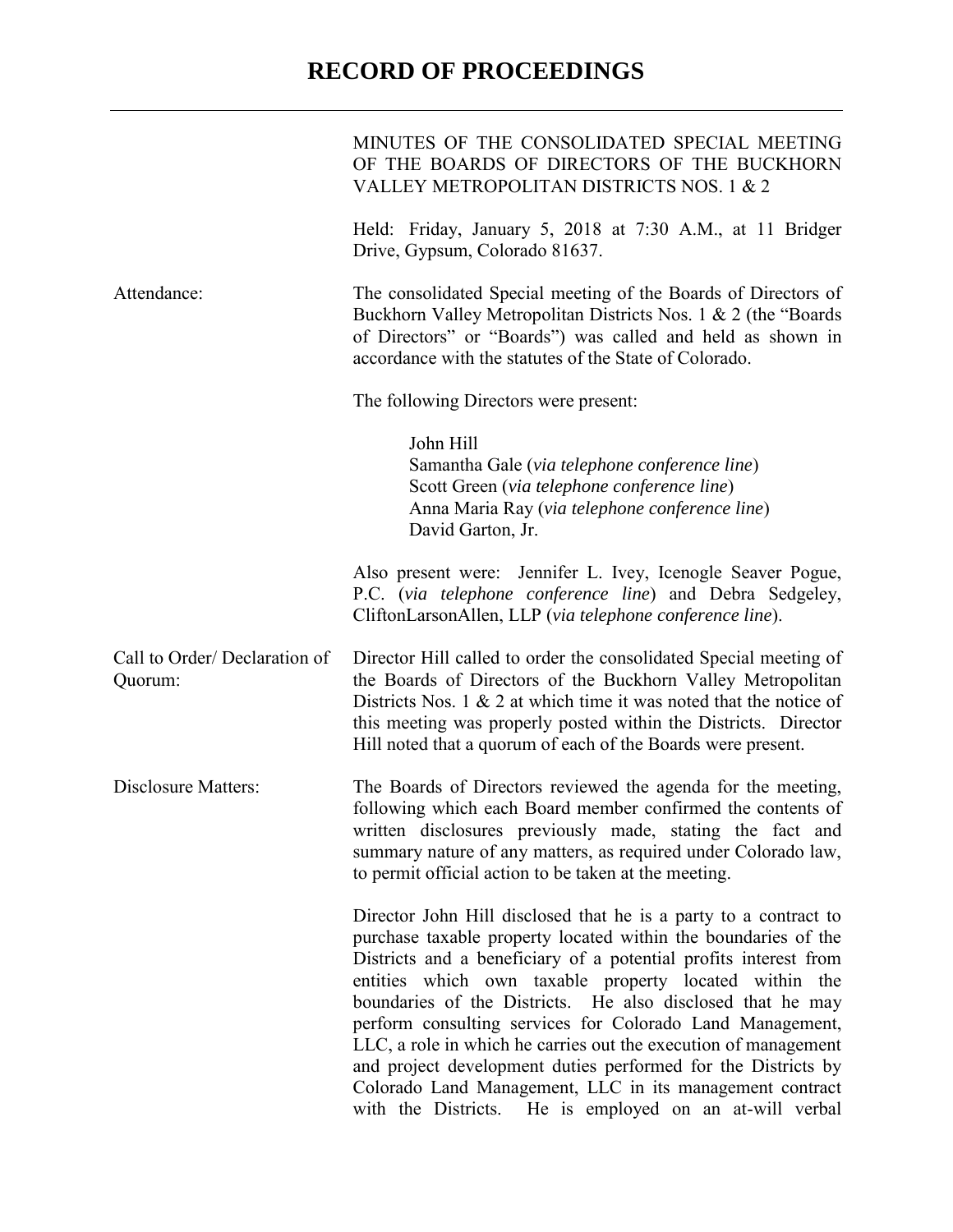consulting agreement, compensation for which varies from time to time and may be greater than \$100,000, and, in part, is derived from compensation for management services by and between Colorado Land Management, LLC and the Districts. In the performance of his duties, Director Hill may, from time to time, perform consulting services for parties which are investigating possible purchases, are purchasing or have purchased lands within the Districts. Such work is generally, but not always, performed on an at-will consulting basis, with compensation on a lump-sum, fixed fee or hourly basis, or may be based on a combination of these or some other basis as of yet undetermined. This disclosure is associated with approval of items on the agenda that may affect his interests.

Director Scott Green disclosed that he is a party to a contract to purchase taxable property located within the boundaries of the Districts. He further disclosed that he is the owner of Scott Green Excavating, Inc., a contractor which currently has contract(s) with the Districts to construct a roadway and ancillary improvements. These improvements are being paid for, in part, by the Districts, with funds from District No. 2's 2010 bond issue. Director Green also disclosed that the compensation to be paid in accordance with the contract(s) is in excess of \$600,000, and that he does not expect his position of Director to enhance his position or the position of Scott Green Excavating, Inc. either competitively or financially. This disclosure is associated with approval of items on the agenda that may affect his interests.

Director David Garton, Jr. disclosed that he owns property within Buckhorn Valley Metropolitan District No. 2 and that he is a party to a contract to purchase taxable property located within the boundaries of the Districts. He further disclosed that he is a member of the Board of Directors of the Buckhorn Valley Master Owners Association and is a member of the Board of Directors of the Single-Family Residences at Buckhorn Valley, Inc. This disclosure is associated with the approval of items on the agenda that may affect his interests.

Director Samantha Gale disclosed that she owns property within the Districts and is a party to a contract to purchase taxable property located within the boundaries of the Districts. She also disclosed that she is a member of the Board of Directors of the Buckhorn Valley Master Owners Association and is a member of the Board of Directors of the Single-Family Residences at Buckhorn Valley, Inc. This disclosure is associated with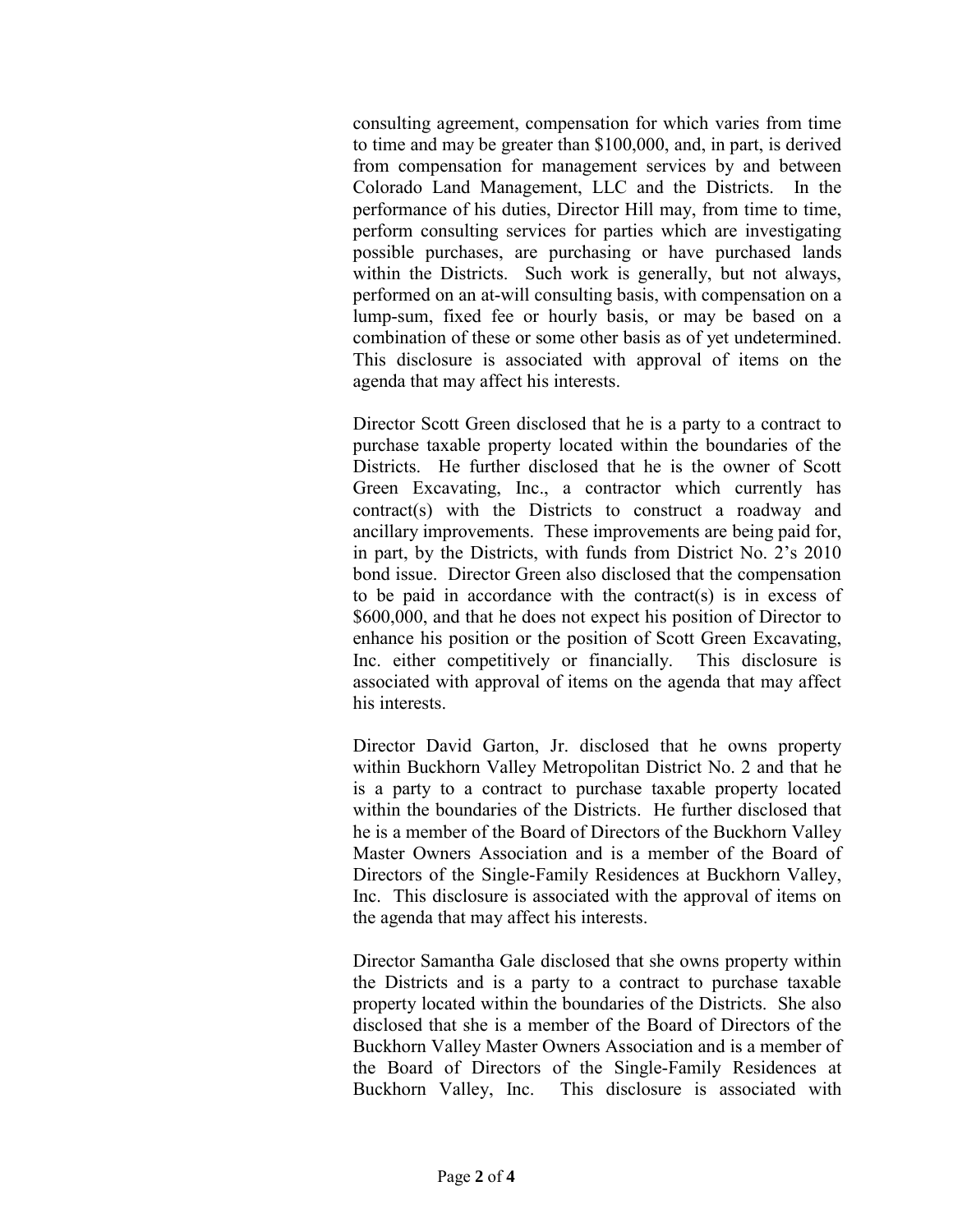|                                                                 | approval of items on the agenda that may affect her interests.                                                                                                                                                                                                                                                                                                                                                                                                                                                                                                                                                                                                                                                                                                                                                                                                                                                                                                                                                                                                                                                                                                                                                                 |
|-----------------------------------------------------------------|--------------------------------------------------------------------------------------------------------------------------------------------------------------------------------------------------------------------------------------------------------------------------------------------------------------------------------------------------------------------------------------------------------------------------------------------------------------------------------------------------------------------------------------------------------------------------------------------------------------------------------------------------------------------------------------------------------------------------------------------------------------------------------------------------------------------------------------------------------------------------------------------------------------------------------------------------------------------------------------------------------------------------------------------------------------------------------------------------------------------------------------------------------------------------------------------------------------------------------|
|                                                                 | Director Anna Maria Ray reported that she had no conflicts of<br>interest requiring disclosure.                                                                                                                                                                                                                                                                                                                                                                                                                                                                                                                                                                                                                                                                                                                                                                                                                                                                                                                                                                                                                                                                                                                                |
|                                                                 | Ms. Ivey advised that written disclosures of these interests were<br>filed with the Secretary of State at least seventy-two hours prior<br>to the meeting.                                                                                                                                                                                                                                                                                                                                                                                                                                                                                                                                                                                                                                                                                                                                                                                                                                                                                                                                                                                                                                                                     |
| Approval of/Additions<br>to/Deletions from the<br>Agenda:       | After review and discussion and upon motion of Director Garton,<br>Jr. and second of Director Hill the Boards voted unanimously to<br>approve the agenda as presented.                                                                                                                                                                                                                                                                                                                                                                                                                                                                                                                                                                                                                                                                                                                                                                                                                                                                                                                                                                                                                                                         |
| <b>Public Comment for Matters</b><br>Not on the Agenda:         | None.                                                                                                                                                                                                                                                                                                                                                                                                                                                                                                                                                                                                                                                                                                                                                                                                                                                                                                                                                                                                                                                                                                                                                                                                                          |
| Approval of Minutes:                                            | After review and discussion and upon motion of Director Garton,<br>Jr. and second of Director Hill the Boards voted unanimously to<br>approve the November 21, 2017 regular consolidated meeting<br>minutes.                                                                                                                                                                                                                                                                                                                                                                                                                                                                                                                                                                                                                                                                                                                                                                                                                                                                                                                                                                                                                   |
| Legal Matters - Award<br>Contract(s) for JPO Ditch<br>Pipeline: | Ms. Ivey and Director Hill reviewed with the Board of District<br>No. 1 the bidding procedures for the JPO Ditch Pipeline Project,<br>the proposed form of Contract and the bid received from Scott<br>Green Excavating, Inc. for \$1,146,920.00. Director Hill noted<br>that it is his recommendation to remove the materials from the<br>award of contract and award the contract to Scott Green<br>Excavating, Inc. to furnish all equipment, labor, supervision and<br>all other necessities for the installation of the JPO Ditch Pipeline<br>Project for a final contract cost not-to-exceed \$600,000.00 with<br>change orders exceeding \$50,000.00 singularly or \$150,000.00<br>in the aggregate requiring Board authorization. Director Hill<br>further recommended a separate authorization for District<br>management to order the materials for a not-to-exceed cost of<br>\$550,000.00 with change orders exceeding \$50,000.00 singularly<br>or \$150,000.00 in the aggregate requiring Board authorization.<br>After review and discussion and upon motion of Director Hill<br>and second of Director Garton, Jr. the Board voted unanimously<br>(with Director Green abstaining) to approve the contracts as |
|                                                                 | recommended by Director Hill. Director Green recused himself<br>from discussion of this agenda item and abstained from voting<br>thereon.                                                                                                                                                                                                                                                                                                                                                                                                                                                                                                                                                                                                                                                                                                                                                                                                                                                                                                                                                                                                                                                                                      |
| Legal Matters – Transfer of<br>Subordinate General              | Ms. Ivey reviewed with the Board of District No. 2 an<br>assignment and transfer of ownership of the \$8,500,000                                                                                                                                                                                                                                                                                                                                                                                                                                                                                                                                                                                                                                                                                                                                                                                                                                                                                                                                                                                                                                                                                                               |